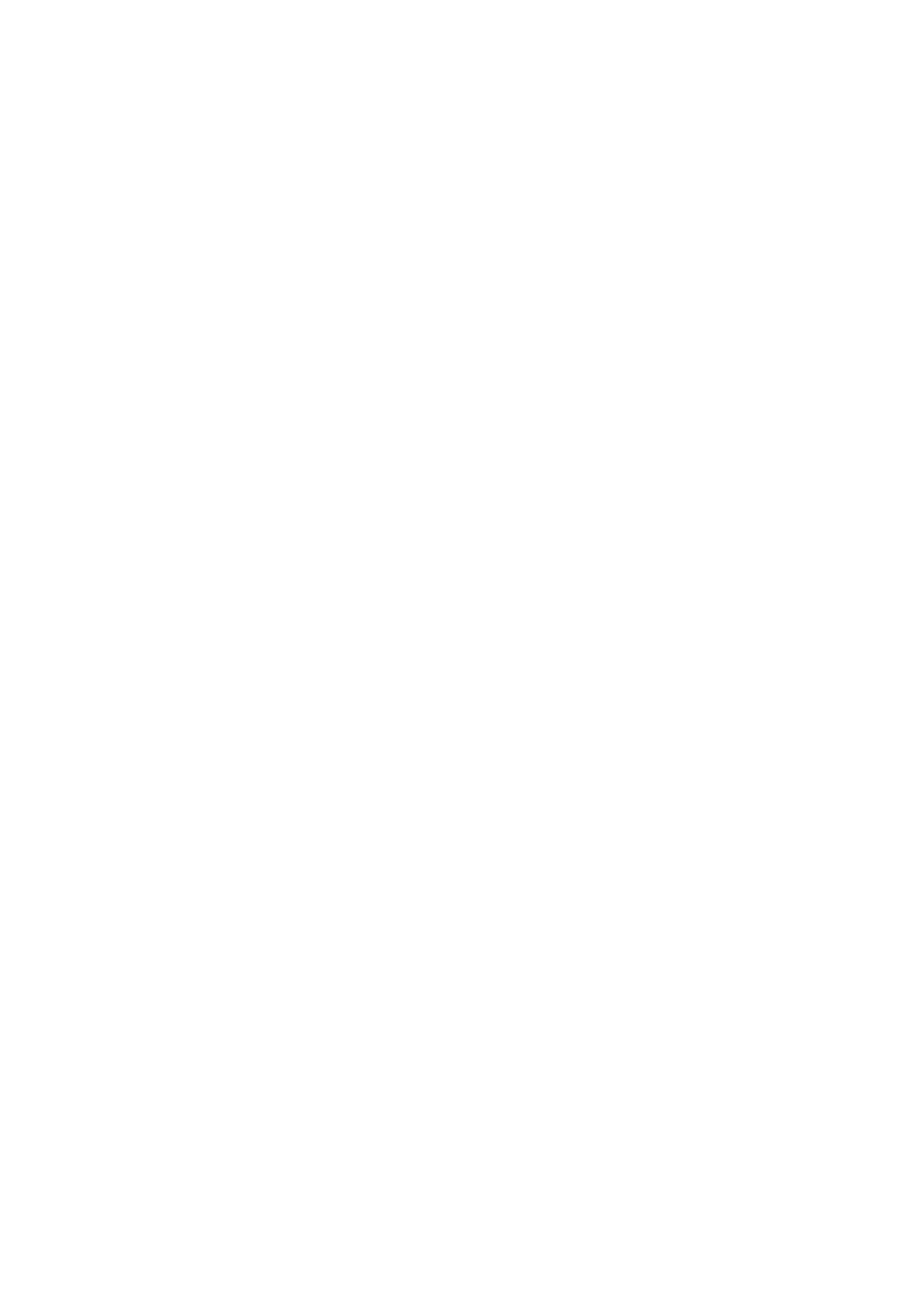### Tectonic shifts in automotive added value – what is to be done now by suppliers and policy

The work done everyday in the workshops of automotive suppliers has one goal in mind: to design the mobility of tomorrow with their own hands and innovations. Companies are advancing technological change. Alternative drives, digitization, networking – you have to constantly review and continuously develop your own product portfolio. New expertise, huge R&D efforts and changed production structures are in demand.

In a current study, experts from Oliver Wyman and VDA identify parallel trends that will characterize the automobile, its production and use until the year 2030 (see figure). In addition to new mobility concepts and digital services, this also includes the growing demand for custom solutions, especially among the young generation of customers. The bottom line is: The automobile value added chain will change fundamentally. The cycles of innovation are getting increasingly shorter, while the diversity of products and cost pressure are continuing to increase.

In particular, for small and medium-sized suppliers with limited capacities, the technological transformation is a tremendous task with many opportunities and risks. Companies have to be flexible and become resilient. New industrial logics are arising. Larger suppliers find it easier to independently develop the necessary expertise. Small and medium-sized companies have to look for allies beyond the traditional industry limits. For example, in order to develop digital skills. International competition is tough. Players from the tech and IT industry are also getting wind of their opportunities.

This demanding environment demands everything from companies. One thing is correspondingly clear: The political framework should give operators as much tailwind as possible on their way to innovation and not place any unnecessary barriers in the way. However, there are currently some serious disadvantages for German companies, because in addition to quality and the degree of innovation, costs above all play an important role in international competition.

The highest energy prices in the EU are therefore a considerable barrier to investment for the entire German industry. More and more energy-intensive fabricators are turning their backs on Germany. There is still an urgent need for action in tax policy. For example, we suggest eliminating or limiting the income-independent elements of the trade tax that are detrimental to the system as well as introducing a tax-related R&D grant across all company sizes.

<sup>1</sup> For the third time already in close cooperation with strategy consultant Oliver Wyman, the VDA has conducted a comprehensive study that looks at the future structure of the automotive automotive supply chain (FAST -Future Automotive Industry Structure) by 2030 and outlines options for the German automotive industry. More information can be found at: www.vda.de/Dokumente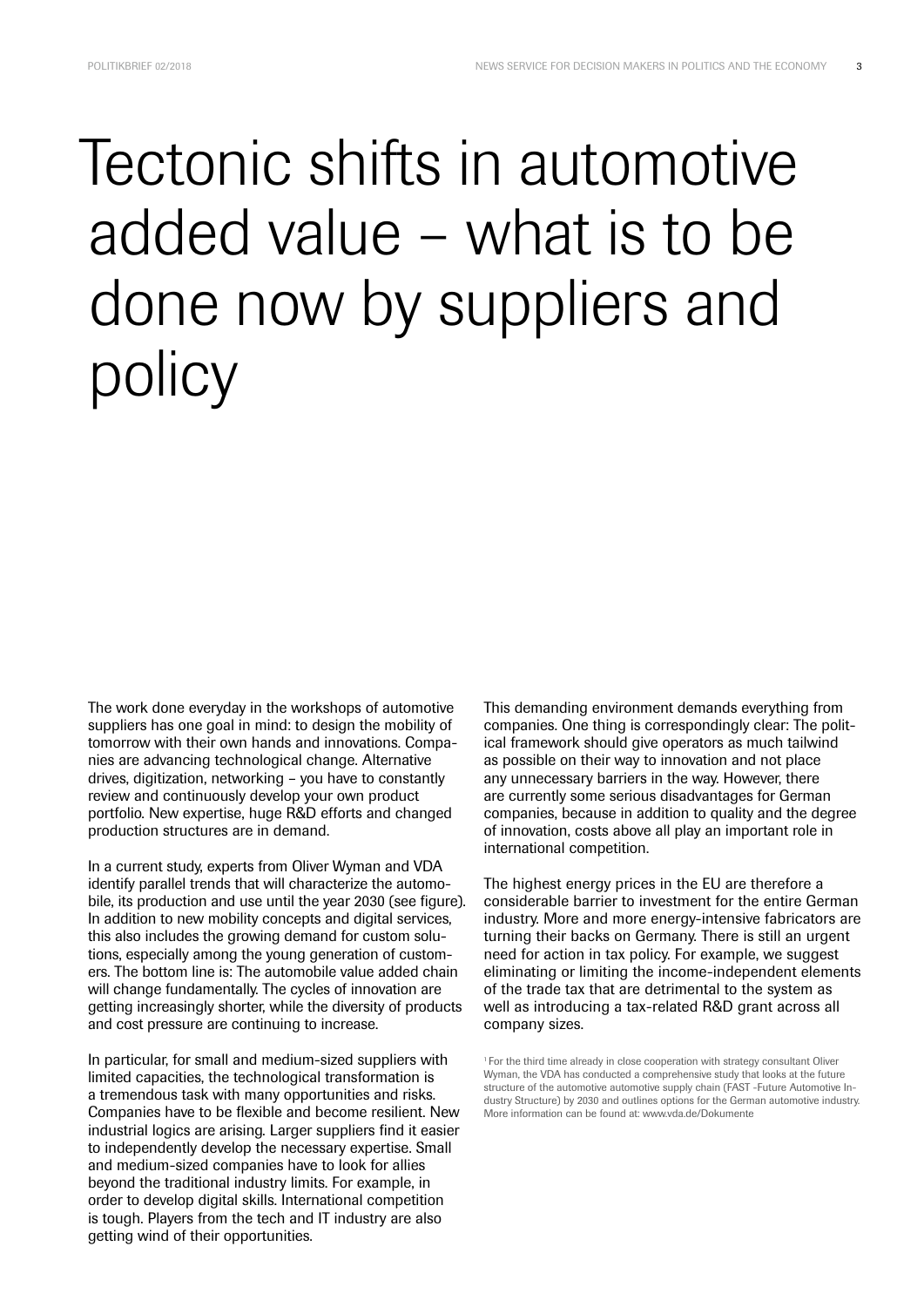The political focus should also be placed on the necessary infrastructure for future automotive technologies. A comprehensive and dynamic mobile network coverage along all traffic routes is as indispensable for automated driving as sufficient charging options are for electromobility. Last but not least, it is imperative to decidedly oppose the protectionist tendencies that are increasingly observed globally. They hold the great danger that international supply chains will break - with devastating effects for the companies concerned as well as their customers.

Next year, German manufacturers will produce more than twice as many cars abroad as at home for the first time ever. At the same time, we are seeing a pleasing record level of employment here in Germany - also in the supplier industry. But continuing this success story is far

from being a given. Quite the contrary. Surveys suggest: The mood barometer of companies is currently showing negative tendencies.

That is why it is clear in the end: We cannot rest with a sense of false security – not when it comes to policy or the industry. Rather, additional efforts are needed to permanently secure growth and employment in Germany during this suspense-packed time.

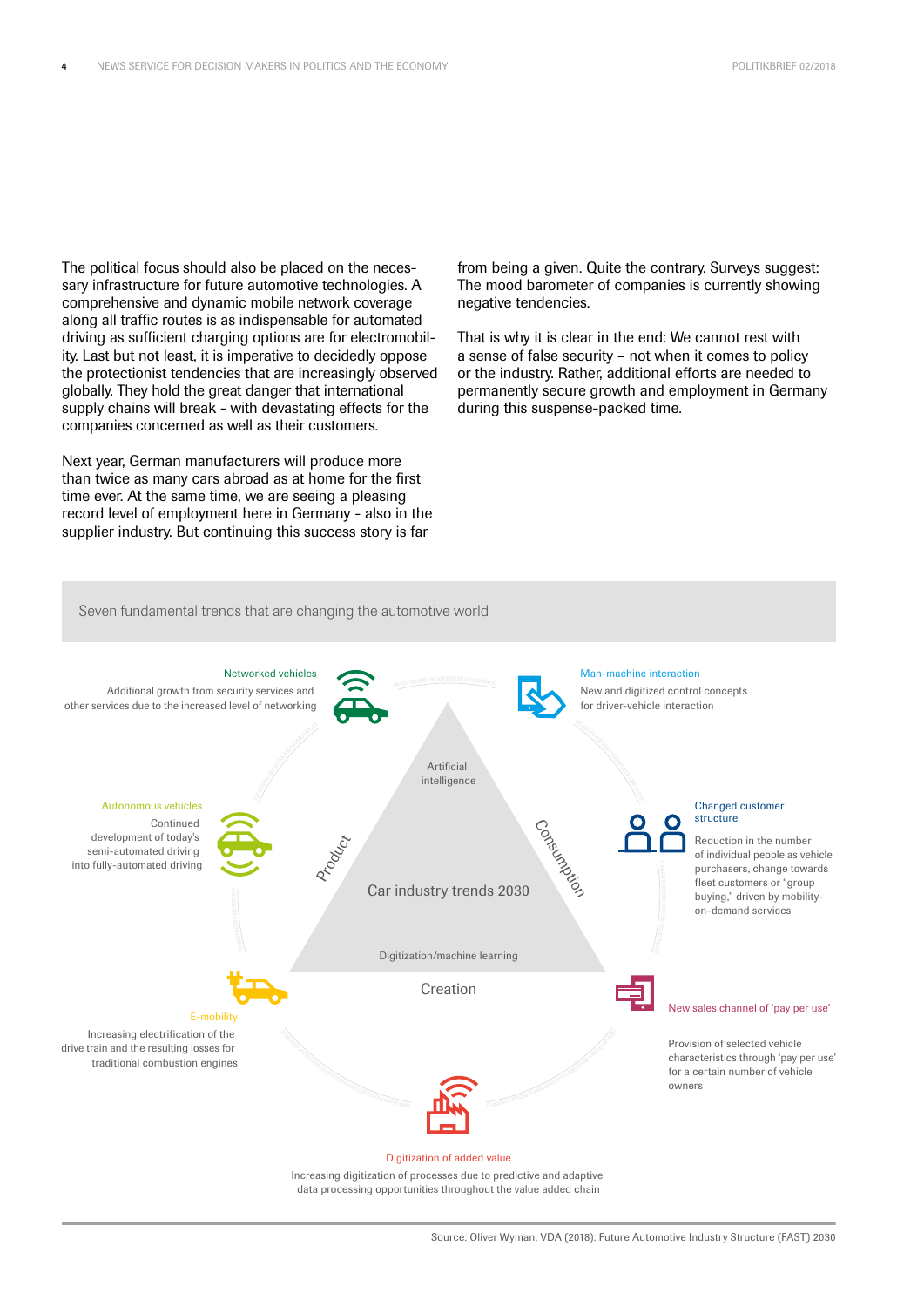## "Sharing is Caring" – Political need for action for the mobility of tomorrow



Even better air in the cities, fewer traffic jams, no traffic while searching for parking space and getting to your destination as quickly as possible – there are many requirements for the mobility of tomorrow. With the introduction of new mobility services, the German automotive industry is making a decisive contribution towards our transport system meeting these requirements. However, some political changes are needed so that innovative mobility concepts can be effective.

The automotive industry is the pioneer and driver of innovative mobility solutions: With a market share of over 75 percent, German automobile manufacturers are the leading providers on the carsharing market in Germany. The automotive industry is currently launching its first ridesharing offers. In the medium term, they are to form a new pillar of local traffic, which is available 'on-demand.' With these offers, the automotive industry is taking the third step of its transformation: from automobile construction to the car as a service offer (e.g., example carsharing) to mobility as a service offer (see graphic). The first two points here of course remain on the agenda.

In urban spaces in particular, people need to get from A to B as quickly and flexibly as possible. Intermodality and multimodality are the keywords that describe this new mobility behavior. Automotive industry companies are key partners of a holistic mobility system, also through cooperation agreements with start-ups, taxi or public transport companies. Apps can be used to choose different services and by linking different modes of transportation, users can quickly decide which way to their destination is the best. For this purpose, the automotive industry offers comprehensive information and booking platforms linking different modes of transportation.

New mobility services have another advantage. Innovations, such as electromobility for cars, bicycles or scooters, can be made available to many people, regardless of the respective income or asset structure. This makes users aware of new technologies and gives companies the opportunity to try out new concepts and get direct feedback.

The correct framework conditions must be created to be able to introduce new technologies in the future in the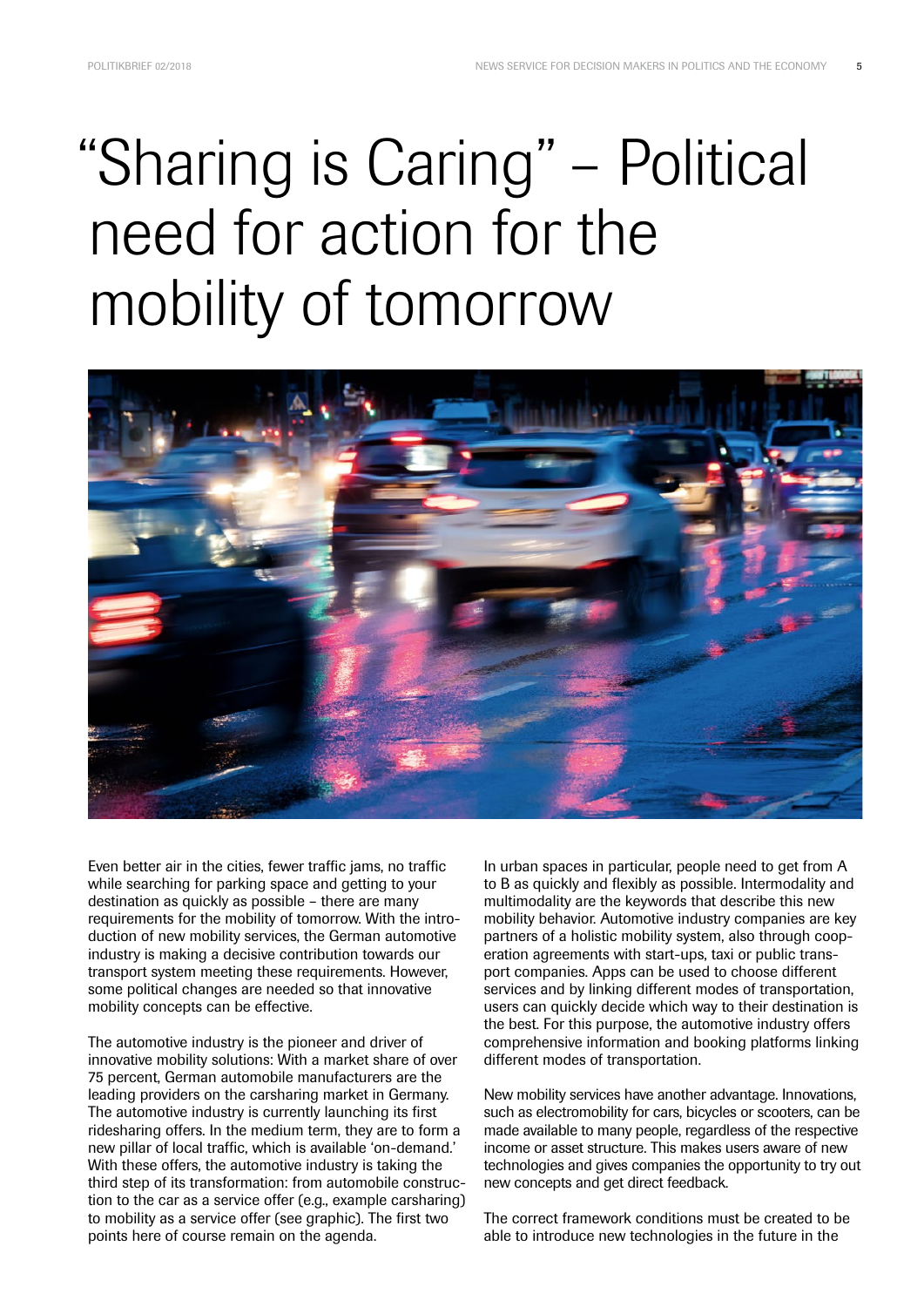context of such mobility concepts. When it comes to alternative drives, the charging and refueling infrastructure needs to be expanded. The public sector needs to promote a demand-based expansion of the digital infrastructure for the use of networked and automated driving functions.

In addition, existing legal uncertainties in the Passenger Transport Act have to be clarified so that there can be a comprehensive use of commercial ridesharing concepts. Multimodal and intermodal information and booking services can be set up more easily if public transport companies disclosed their delay and distribution systems to third parties. The aim should be to ensure customers an individual freedom to choose their own mode of transport.

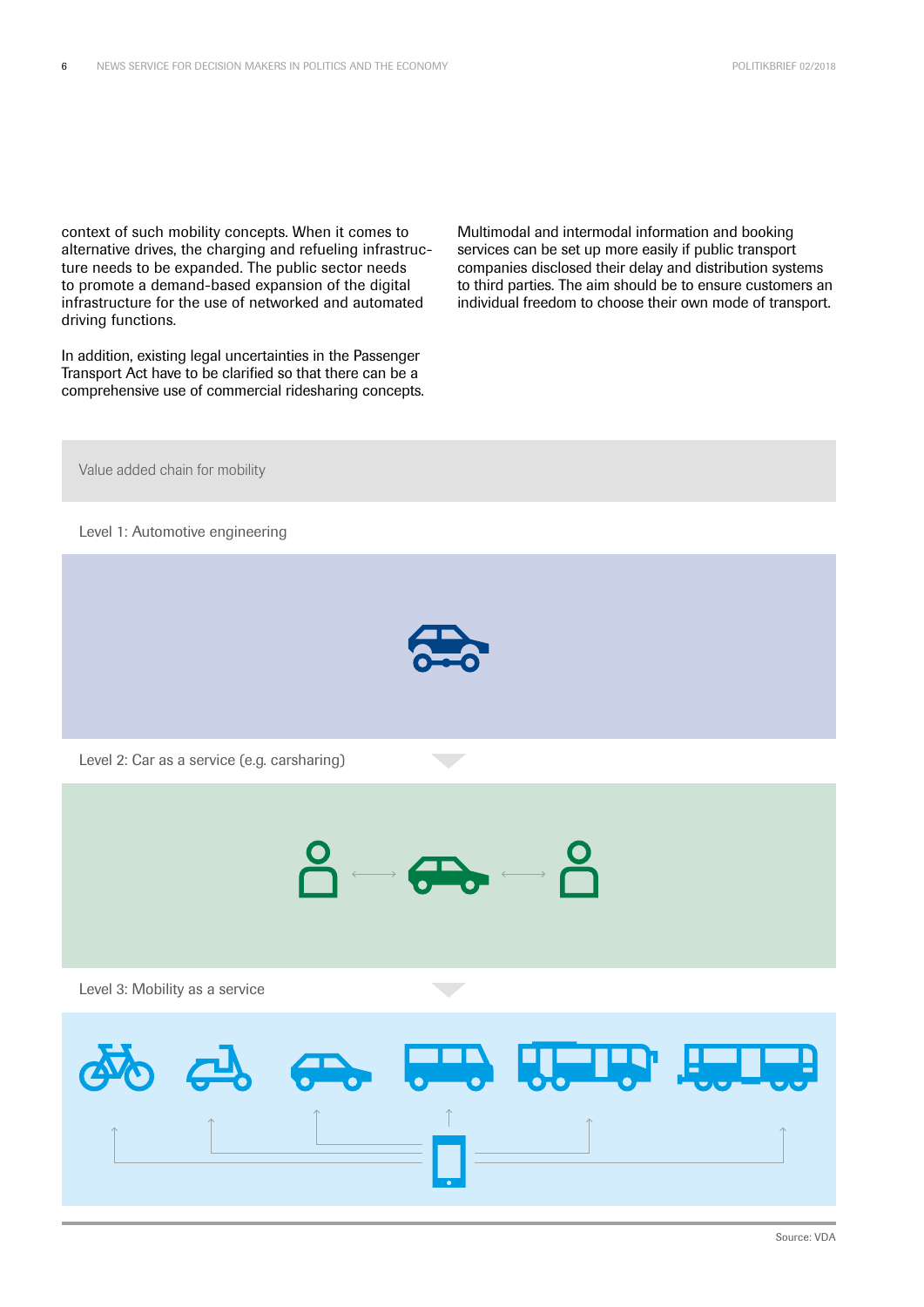## Balancing act in trade policy



Europe must ensure a strong partnership with the US and at the same time advocate for open markets and act against protectionism.

For decades it was a natural success factor for the world's economy. Now it's starting to falter: rules-based international trade regulations. A new protectionism is arising, triggered above all by the policy of the US administration. The escalating trade war with China, protective tariffs on steel and aluminum from Europe and the abolition of NAFTA – around the world the US is disregarding the rules of the WTO. What's more: They are torpedoing them by rejecting reform proposals and blocking the appointment of judges to the highest world trade court.

All this is alarming, especially for Germany with its strong export industry. One in four jobs in Germany is dependent on exports. In industry, the number is even more than one in two. Access to international markets and the dismantling of trade barriers are key prerequisites for ensuring our competitiveness and thus our growth and employment.

The German automotive industry has long advocated free and fair trade, because three out of four cars built in domestic factories are exported. In terms of value, the USA is our most important trading partner. At the same time, we are an important part of the US economy. Our companies employ more than 118,000 workers in over

300 plants. Every year, German manufacturers produce more than 800,000 vehicles in the United States. Half of these are exported.

In the former NAFTA region in particular, the value added chains of manufacturers and suppliers are closely interlinked, and they in turn are interlinked with Europe and Asia. However, the new "USMCA" agreement (United States-Mexico-Canada Agreement) puts well-established and proven networks at risk through stricter regulations on local value creation. Such regulations must not be allowed to set a precedent. Protectionist restrictions do not make sense in a free trade agreement. Equally worrisome are considerations of introducing a points system for the allocation of car import quotas, which would favor manufacturers with a proportion of production in the US. These kinds of rules are contradictory to the spirit of open markets and fair competition. The introduction of additional external tariffs on automobiles would also have significant impacts. This would provoke further countermeasures and negatively impact world trade.

The main goal of additional negotiations must therefore be to prevent such measures. A good transatlantic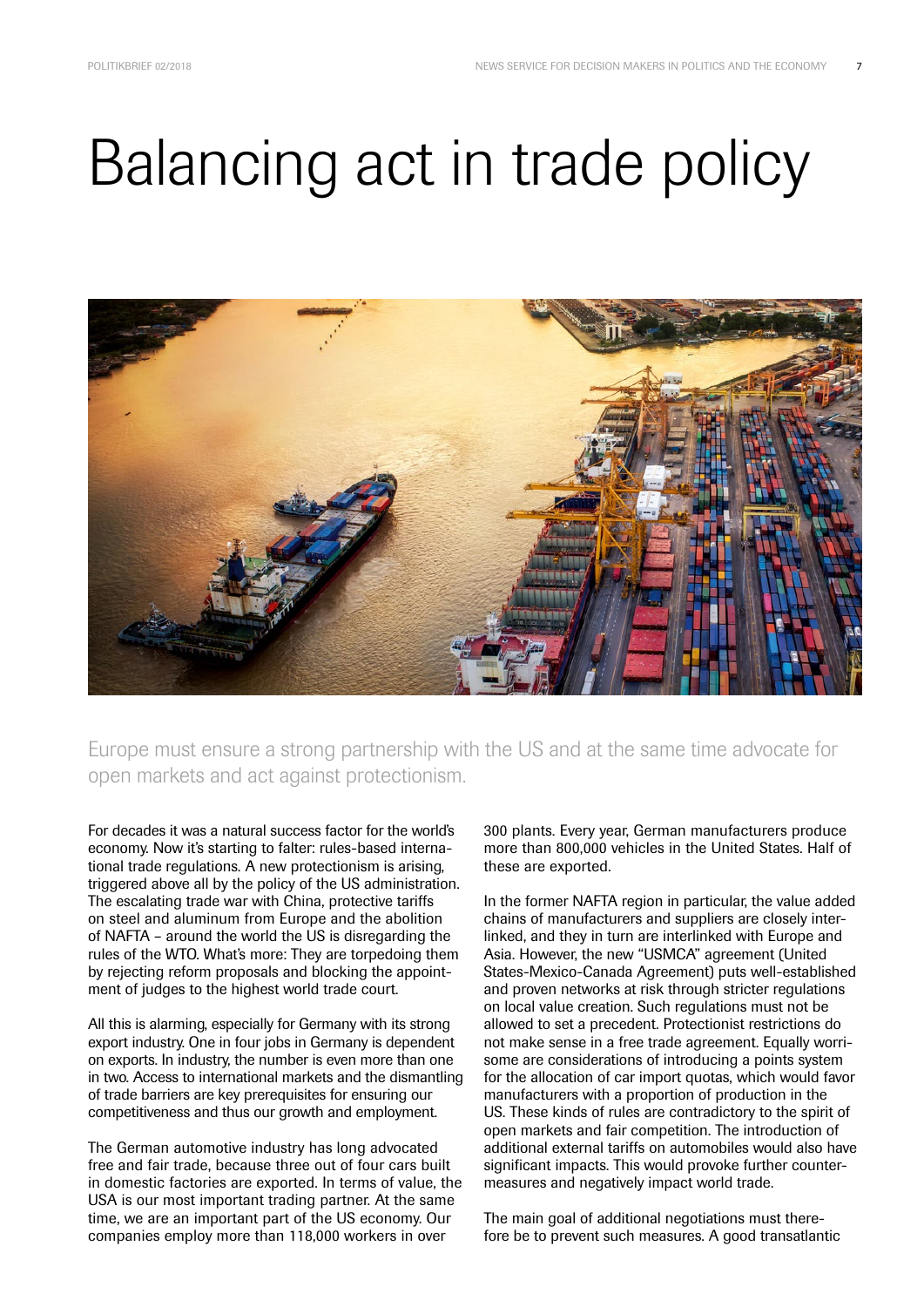relationship is key, both economically and politically. The EU and the US together account for 50 percent of world trade. Solutions are needed that comply with the rules of international trade. Our objective is to reach a WTO-compliant transatlantic agreement that includes industrial tariffs. However, such an agreement cannot and must not exclude the automotive sector. The same applies to agreements regarding regulatory cooperation. The EU must act in a decided and consistent manner here. It is important to maintain the partnership with the US and at the same time do everything we can in advocating for open markets and acting against protectionism.

The European Union should also expand its trade relationships with other parts of the world. An attempt should be made to conclude free trade agreements with Malaysia, the Philippines and Thailand. The negotiations with India and the Mercosur countries must also be advanced with great commitment, despite all the difficulties. It is also crucial to modernize the WTO, thereby giving it new effective force. This is the only way despotism in the world economy can be prevented in the long term and the success principle of global trade regulations and thus fair competition can be ensured.

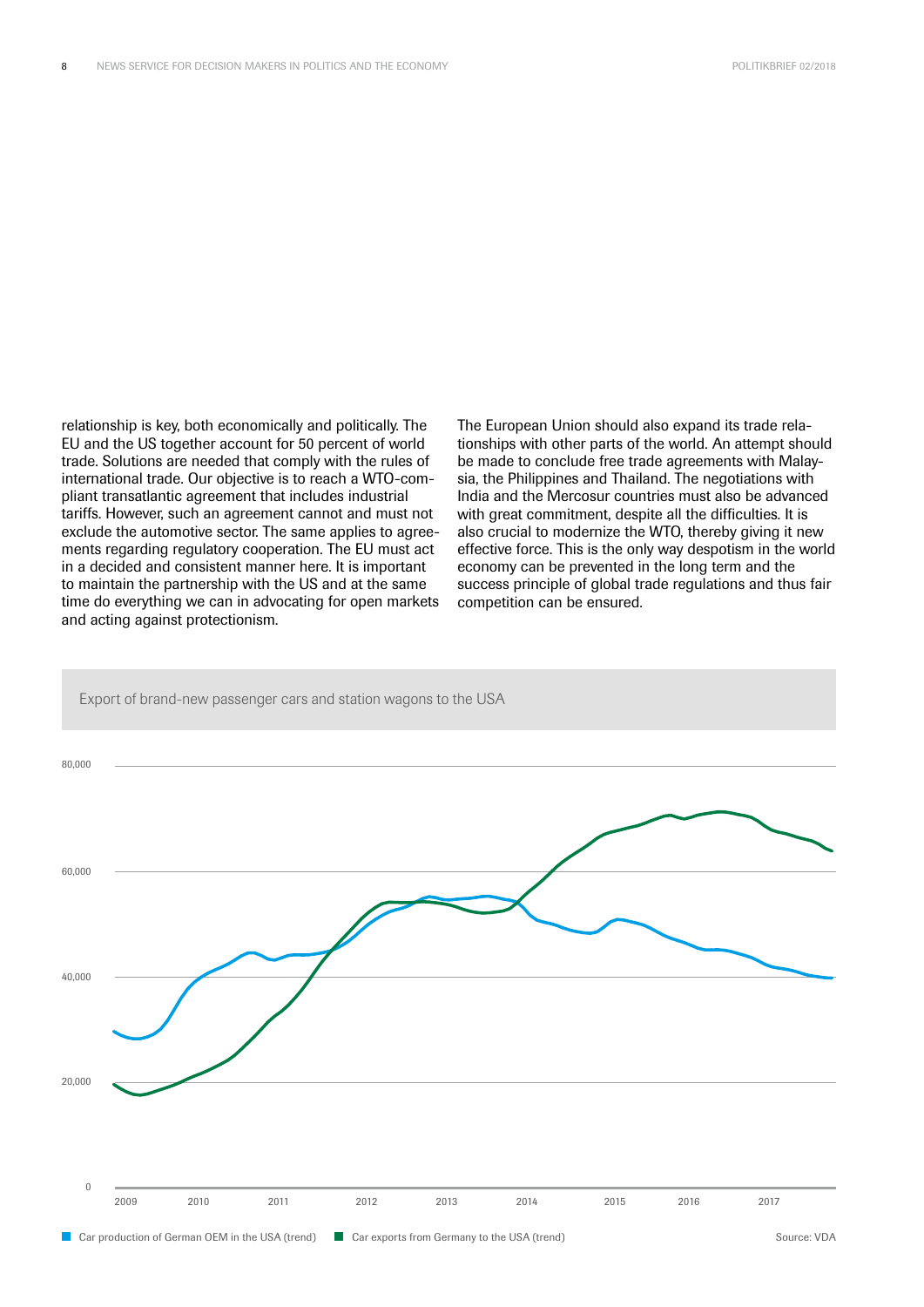### Why sometimes you have to wait longer for good things – from NEDC to WLTP

#### What is the WLTP?

To measure how much fuel an automobile consumes and whether it complies with exhaust gas limits, the legislator prescribes standardized test procedures EU-wide. The previously valid measuring procedure - the NEDC (New European Driving Cycle), which had been in force since 1992 - was replaced by a new test on September 1, 2017. Since then, the new laboratory test WLTP ("Worldwide Harmonized Light-Duty Vehicles Test Procedure") has applied to the type approval of new passenger cars. The WLTP has been required for all new passenger car registrations in the EU since September 1, 2018.

The new test cycle is more contemporary, because it better reflects today's models and traffic situations and also takes into account the customer's individual vehicle with the optional extras installed. Thanks to the new driving profile and more precise framework conditions, the WLTP yields much more realistic consumption data than was the case with the previous measuring procedure.

The Real Driving Emissions (RDE) procedure for newly type-tested passenger car models also came into force on September 1, 2017, which for the first time measures pollutant emissions on the road. Its specifications have been mandatory since September 1, 2018.

#### Why are there currently delays with the WI TP certification?

German passenger car manufacturers are working at full speed to convert their entire model ranges to WLTP. The introduction of the WLTP is a challenging task for the participating testing organizations, the responsible authorities and the companies in the automotive industry. This is because on the one hand the implementation provisions of the procedure did not formally enter into force until July 2017. Before then, no official certificates could be issued according to the WLTP standard.

On the other hand, there are stricter requirements for the test implementation, the result evaluation and its documentation. The amount of work for each individual test according to the WLTP procedure is also significantly more than before: not just because the new test cycle takes 50 percent longer, but above all because several body versions, equipment levels and tires of a vehicle have to be tested. Already in advance of the actual laboratory tests, the influence of many individual optional extras on  $CO<sub>2</sub>$  emissions has to be determined separately and tested by the technical services that accompany the measurements. Experts say that the amount of work required to determine fuel consumption values is about twice as much.

In addition, not only must new vehicle types be tested, but also those that are already on the market and will continue to be produced. This results in a large number of tests that are required. However, the test bench capacities are limited and are fully utilized.

In December 2016, it was decided that the introduction of WLTP on September 1, 2018 would also make the RDE specifications for particulate emissions mandatory. On this day, a particulate filter, which is already standard for diesel engines today, thus became necessary for gasoline engines. Originally, the new particulate limit values were part of the RDE introduction on September 1, 2019. The installation of a gasoline particulate filter normally requires a development and production lead time of three years. The reason for this is that, in addition to development, it requires the construction of new tools, conversions in the factories and changes to product planning. The bottlenecks of the test bench capacities were further intensified by the fact that the schedule was brought forward by a whole year.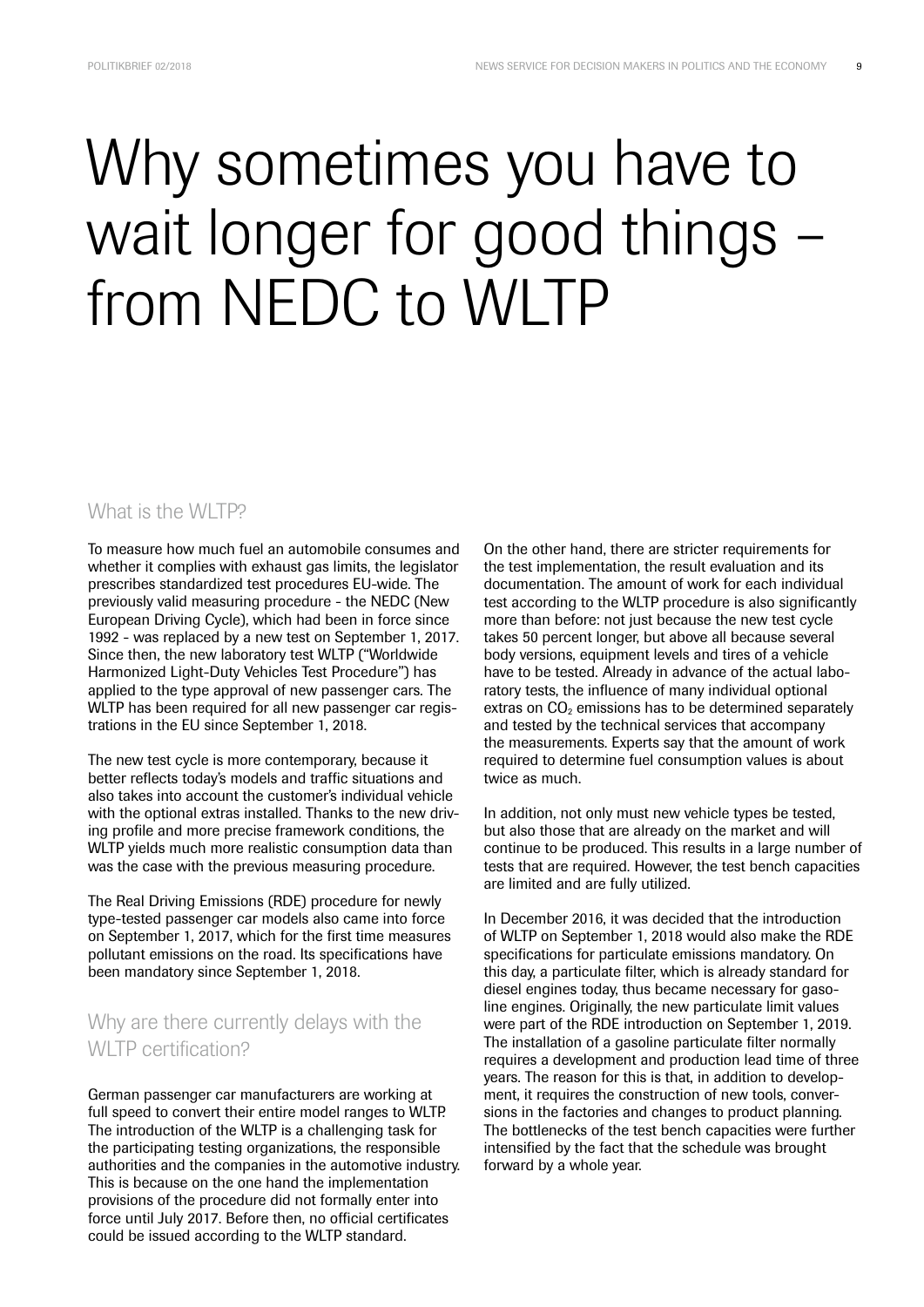#### Why are some manufacturers faster than others?

German manufacturers are characterized by a variety of versions, such as when it comes to the engine version. That is why the tests take very long for each vehicle type. Other manufacturers have a small selection of vehicle versions. That is why the tests are shorter per vehicle type. The reform of the exhaust and consumption measurement procedure is important and good. Customers get more clarity and reliability, which makes the purchasing decision easier. So the longer wait time is worth it.



Source: UNECE "Development of a Worldwide harmonized Light duty driving Test Cycle (WLTC)"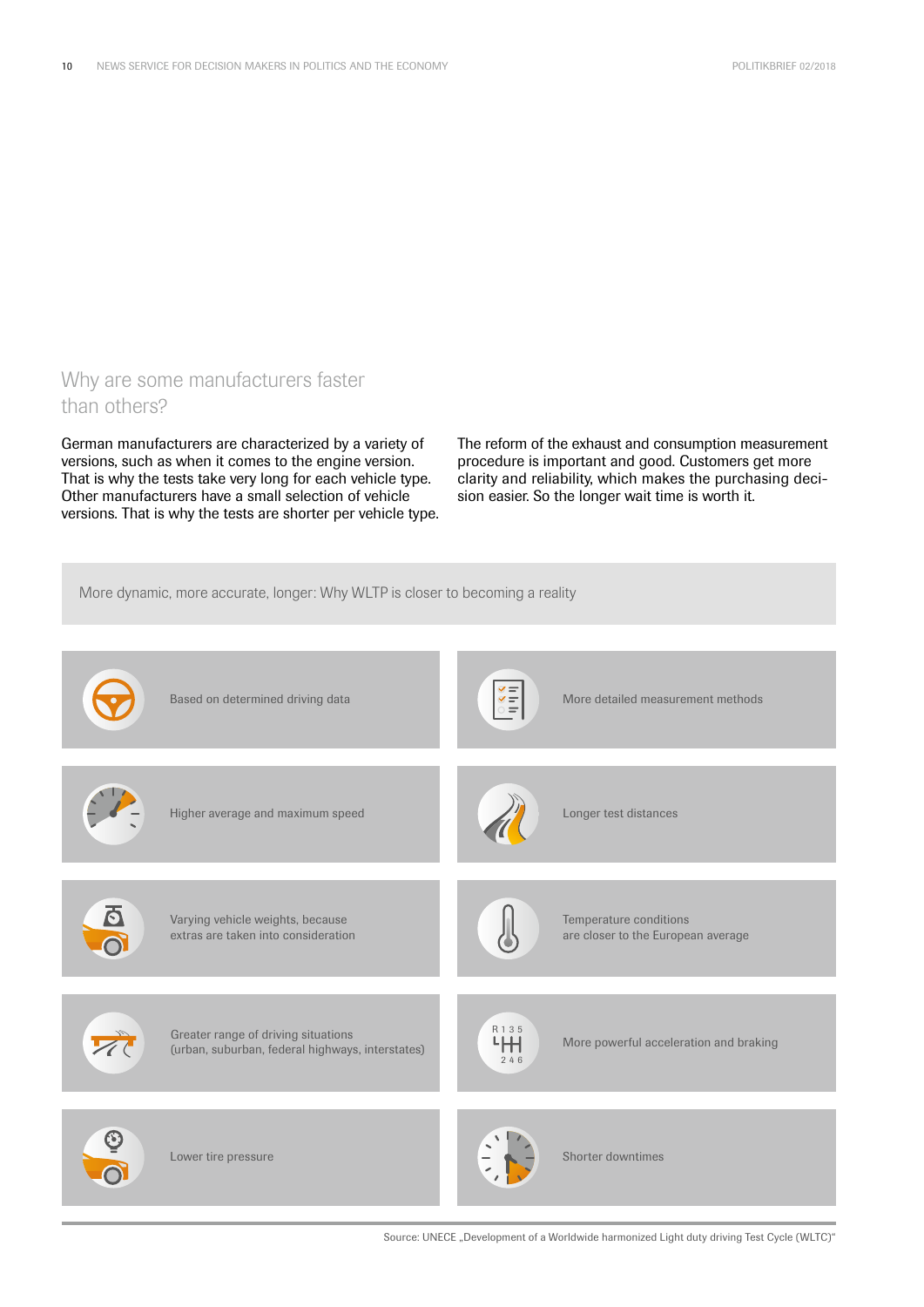### Data security for networked mobility



The increased networking of vehicles makes road traffic safer, more efficient and more environmentally friendly. Connected vehicles can warn each other of black ice or suddenly emerging obstacles. Cars that communicate with traffic lights can make much better use of green phases. Intelligent traffic management systems evaluate vehicle data in real time, suggest alternate routes to drivers when they are in traffic jams or guide them to free parking spaces. Around one fifth of all traffic jams and one third of traffic caused by looking for a parking space could be avoided by networked driving. The technology for this is fully developed. Numerous pilot projects are testing different types of networking.

Data forms the basis for networking vehicles - and this data needs to be protected. With "NEVADA - Share & Secure," the German automotive industry has therefore developed a concept that precisely controls the secure transmission and transfer of data generated in the vehicle to third parties and also makes it usable for public authorities and companies. "NEVADA" stands for "Neutral-extended Vehicle for Advanced Data Access."

By evaluating the data generated in the vehicle in connection with traffic infrastructure data, for example obstacles on the road or traffic jams, can be identified immediately once they occur. If public authorities, such as fire brigades, police or traffic control centers, use this data generated in the vehicle, they can significantly increase road safety. Driving cars in the city and on the motorway becomes more efficient and stress-free.

The "NEVADA - Share & Secure" concept also makes it possible to develop new business models by making the data generated in the vehicle usable for companies - but only if the vehicle owner has agreed to this. Service providers can then get this data from servers of vehicle manufacturers or neutral servers without receiving direct access to the vehicle. Access to the vehicle data for repair and maintenance measures via the OBD-2 diagnostic interface that is built into the vehicle remains preserved.

The simple structure of the concept on the one hand contributes to protecting the vehicle infrastructure and the vehicle's safety sphere, while on the other hand it ensures the economic efficiency of the data use. This creates a fair market for the data, in which free international competition for new business models can develop. Then only the vehicle manufacturers remain responsible for the data transfer between their servers and the vehicles and can thus use their individual security systems.

Since access can occur via existing vehicle manufacturer servers as well as through neutral servers, "NEVADA - Share & Secure" can be implemented throughout Europe on short notice. German vehicle manufacturers are currently implementing their realization of the "NEVADA - Share & Secure" data access concept. The first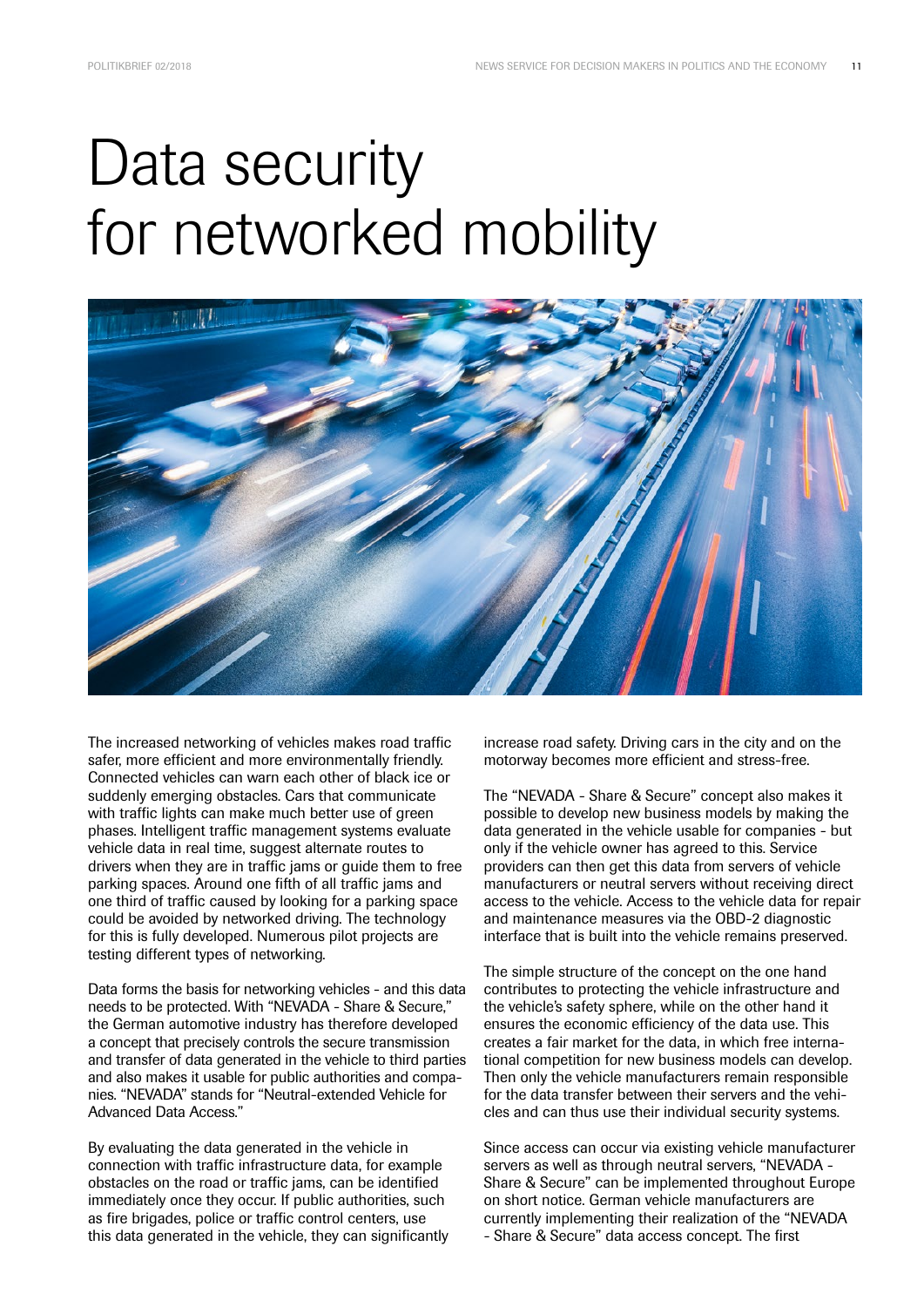implementation was presented in May 2017 with BMW CarData. Another market launch by a German automobile manufacturer will occur by the end of the year.

The vehicle owner retains full sovereignty over his personal data transferred from the vehicle at all times. The vehicle owner himself can decide which data he would like to provide, to whom, for which purpose and for how long. To protect vehicle safety, only the vehicle manufacturer may receive authorization remotely in order to query vehicle-generated data directly from the vehicle or perform remote access updates. By transferring the data from the vehicle manufacturers' servers to neutral servers, it is not necessary for others to remotely access the vehicle. This procedure protects the vehicle from attacks

on the vehicle systems and at the same time ensures the data is handled fairly.

The data transfer and use provided for by the "NEVADA - Share & Secure" concept complies with the regulations of the European Union, German laws and the guidelines of the "Ethics Commission on Automated Driving."

Additional information and an extensive Q&A document about the "NEVADA–Share & Secure" concept is available at www.vda.de/NEVADA

Access to the vehicle and vehicle-generated data<br>Jarget state: Protect the vehicle - Share data - Create added value Target state: Protect the vehicle - Share data - Create added value

The "NEVADA – Share & Secure"\* concept of the German automotive industry is secure, promotes innovation and is free of discrimination. It reinforces digital innovation and free competition. The concept solves the problem of different interfaces by using a standardized one, thereby creating the possibility of secure, fair and easy data use.



Standardized interface

<sup>\* &</sup>quot;NEVADA – Share & Secure" is the name of this concept for access to the vehicle and to the data generated in the vehicle. "NEVADA" (Neutral-extended Vehicle for Advanced Data Access) describes the technical implementation.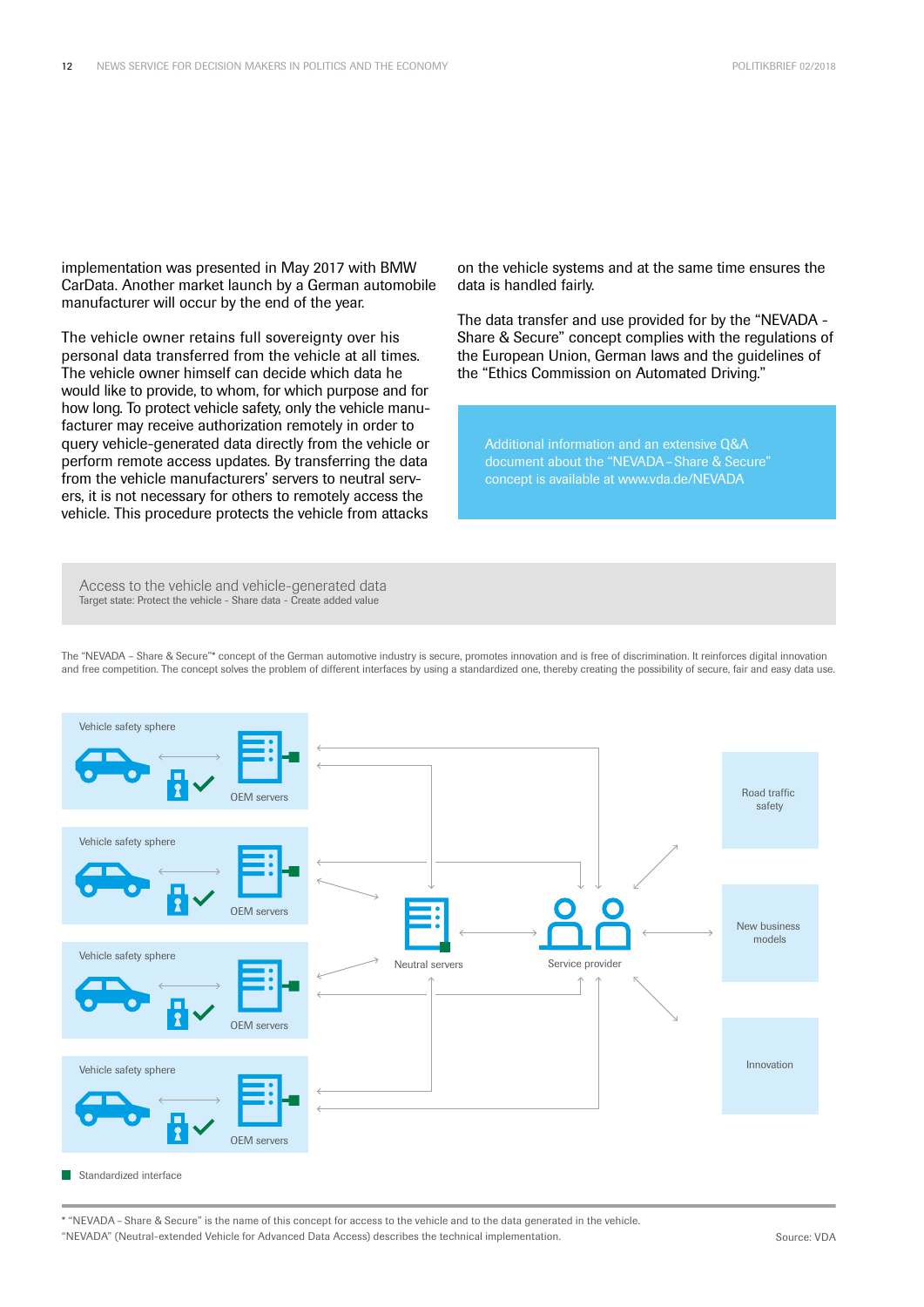### CO2 regulation: Commercial vehicles make their contribution

The European Union also wants to regulate the  $CO<sub>2</sub>$  emissions of heavy-duty commercial vehicles in the future. For the first time, the new set of rules should set specific goals to reduce  $CO<sub>2</sub>$  emissions in heavy-duty trucks. The commercial vehicle industry has always supported more transparency and a realistic regulation of heavy-duty trucks.

However, these vehicles are fundamentally different from passenger cars: Heavy commercial vehicles are used exclusively with commercial considerations in mind. Truck operators have always demanded lower fuel consumption and increasingly economical vehicles. Commercial vehicle manufacturers have therefore reduced  $CO<sub>2</sub>$  emissions of new trucks by about 8 percent in the last five years alone. This shows that commercial vehicles are also making their contribution to reducing CO<sub>2</sub>.

According to the EU Commission,  $CO<sub>2</sub>$  emissions are to be reduced after 2019 by another 15 percent by 2025 and by a total of 30 percent by 2030. The European Parliament is advocating even more ambitious goals. However, certified data regarding  $CO<sub>2</sub>$  emissions of new trucks will not be available until 2020. From the perspective of the commercial vehicle industry, a reduction target of 7 percent by 2025 and 16 percent by 2030 would therefore be very challenging, although realistic and feasible. In addition, there is a need for much better regulations for the crediting of vehicles with low or zero emissions. This applies, for example, to electric buses or electric delivery trucks.

It is also critical that important fuel-saving technologies that are already available today are not even taken into account in the EU Commission's calculation methodology. This applies, for example, to GPS cruise control systems or hybrid drives. The significant efforts of commercial vehicle manufacturers thus are contributing to the effective reduction of  $CO<sub>2</sub>$  emissions. However, this is not recognized in the regulation. The potential of e-fuels is also not sufficiently taken into account.

#### ELAB study on effects of electromobility

The electrification of the drive train is leading to significantly lower personnel requirements. The transformation may succeed if the right framework conditions exist. This is what the ELAB study by the Fraunhofer Institute for Industrial Engineering IAO concluded. In Germany, electrification and productivity will mean that around 75,000 jobs in drive technology will be eliminated on balance. This already takes about 25,000 new jobs for batteries or power electronics into consideration. IG Metall is therefore calling on policy and companies to develop strategies for this transformation. Policies must flank structural change in the automotive industry through targeted industrial and employment policy. Companies would have to use a huge qualification offensive to ensure that employees can survive the change. The study was initiated by IG Metall, BMW, Volkswagen, Daimler, Bosch, ZF Friedrichshafen, Schaeffler, Mahle and the VDA.

Comparison: Fuel efficiency of trucks in Europe and USA

It is difficult to compare CO<sub>2</sub> emissions of heavy-duty trucks in the EU and the USA, since the transport efficiency greatly depends on the legal requirements. These are very different in the USA and the EU.

| Cargo space comparison | $\mathbb{O}$          | ██                     | Examples:                                                                                                                                                   |
|------------------------|-----------------------|------------------------|-------------------------------------------------------------------------------------------------------------------------------------------------------------|
| Interior length        | 13.62 m               | 16.00 m                | European trucks fare worse when it comes<br>to cargo space, since US trucks are permitted to carry<br>21% more load<br>. Speed limits are higher in the USA |
| Interior width         | 2.47 <sub>m</sub>     | 2.50 <sub>m</sub>      |                                                                                                                                                             |
| Interior height        | 2.75 m                | 2.80 <sub>m</sub>      |                                                                                                                                                             |
| Volume                 | $92.5 \,\mathrm{m}^3$ | $112.0 \,\mathrm{m}^3$ |                                                                                                                                                             |

Comparing the fuel consumption per ton-kilometer (CO<sub>2</sub> g/tkm) then shows: European truck emit 16 % less CO<sub>2</sub> than US trucks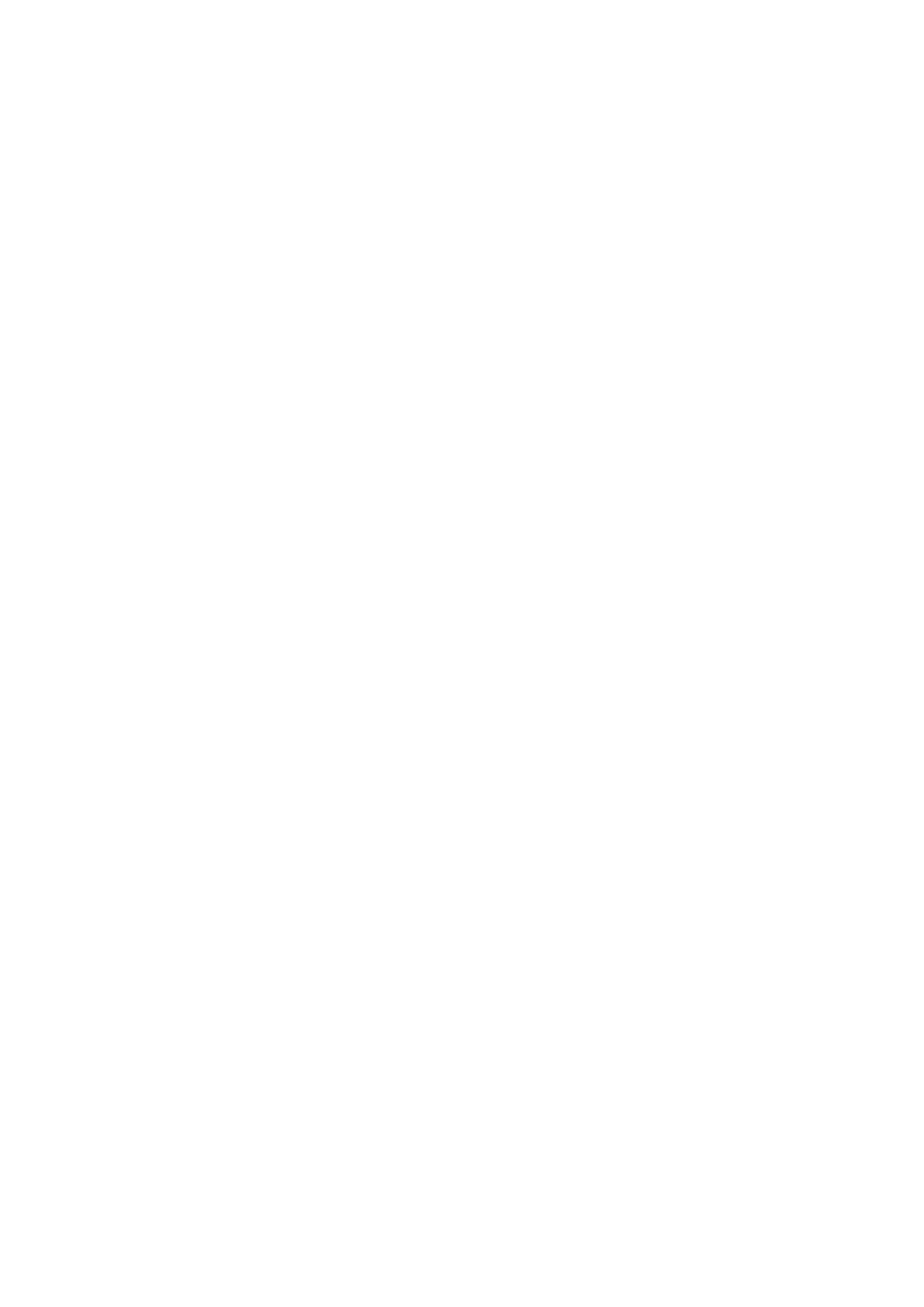## Competitive edge in danger?

#### How research policy framework conditions can help to secure Germany's technological competitiveness

The automotive industry in Germany is one of the country's strongest and most innovative industries with its over 833,000 direct employees. Every year, our company invests over EUR 40 billion in research and development (R&D), of which more than half goes to Germany. It pays off: Today, the German automotive industry has a 48 percent share in the global patents in networked and automated driving. Together with the public sector funding measures, the industry is making an important contribution to ensuring Germany is a technology location.

The federal government has set itself the goal of increasing total R&D expenditures in Germany from 2.9 percent of GDP today to 3.5 percent by 2025. This requires corresponding research and innovation policy framework conditions, such as the de-bureaucratization of the entire funding process by designing future funding instruments to be agile.

This also includes efficient tax research funding, as is currently being discussed in the debate regarding the use of additional tax revenues. Many empirical studies prove a strong positive effect of input-oriented tax R&D incentives on the innovation work of companies. Most OECD countries already use such a tool. Germany is one of the few industrialized countries that favors research and development exclusively within the context of direct project funding. With all necessary changes, the successfully established project funding must persist without any restrictions. Only in this way can the necessary transfer of knowledge and technology between science, major companies and small and medium-sized companies be further strengthened.

The German automotive industry also sees the following need for action:

- · Presenting the research topics and goals transparently requires long-term, cross-topic technology road maps in the context of industrial policy. The German automotive industry would like to achieve this through dialog with policymakers.
- · The cross-departmental coordination and allocation of future funding topics must be strengthened.
- · Ad hoc funding for highly innovative topics should be introduced due to the ever shorter innovation cycles.
- Uniform and transparent evaluation criteria must be integrated into the funding guidelines at the state , federal and EU level.
- · The bureaucratic effort from the application to report on expenditure of funds must be significantly reduced.

The technological advantage ensures the success of the German automotive industry. The industry will make its contribution to securing Germany as a technology location in the future too. Efficient and agile research policy framework conditions would support us in doing so.

Extensive VDA position paper at: www.vda.de/Dokumente